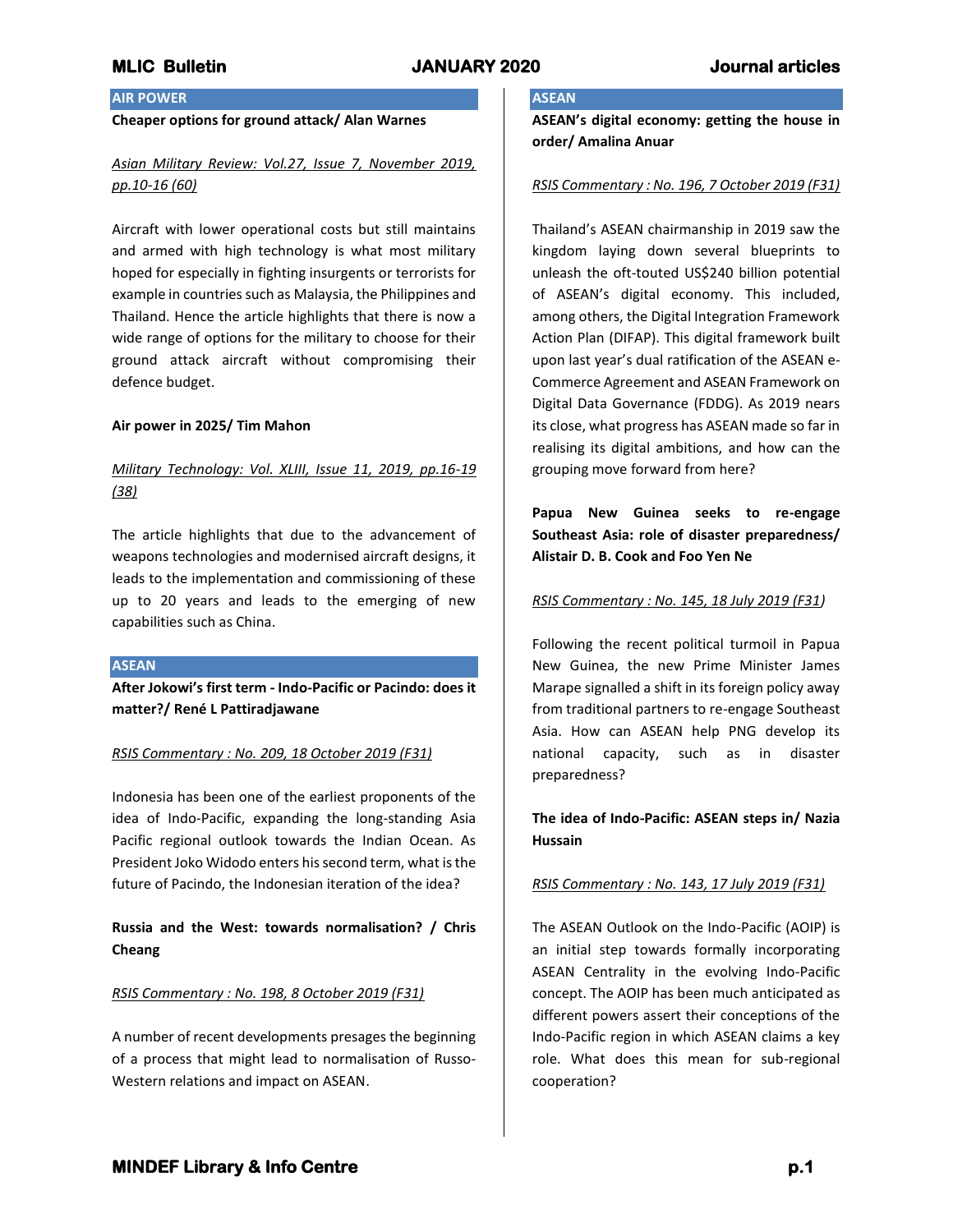# **ASIA PACIFIC**

**'Blue boats' and 'reef robbers': a new maritime security threat for the Asia Pacific?/ Andrew M. Song**

*Asia Pacific Viewpoint : Vol.60, No.3, December 2019, pp.310-324 (8)*

The article examines whether the small blue-colored fishing boats belonging to the Vietnamese are posing any maritime, food and human security threat. The boats' activities have alarmed the Oceanic countries including Australia which have called a strengthened coordination of surveillance efforts while pressuring Vietnam diplomatically.

## **CHINA**

**Anti-access strategies in the Pacific: the United States and China/ Sam J. Tangredi**

*The US Army War College Quarterly Parameters: Vol. 49, No.1-2, Spring-Summer 2019, pp.5-20 (83)*

The article highlights the elements of anti-access strategies that might be used by China against the United States to project their power in the South China Sea region.

**Global changing of the guard: which drum beat to follow?**

## *RSIS Commentary : No. 232, 14 November 2019 (F31)*

The struggle for global hegemony is not confined to military power, but involves many other areas. Most of all the US-China competition will be a vindication of which political system will thrive.

## **China's quest for stability: images and realities**

## *RSIS Commentary : No. 229, 12 November 2019 (F31)*

The article highlights China's move in their defence diplomacy by pursuing to political messaging and pragmatic signalling. However, China can enhance this exercise by addressing some external security concerns about the Belt and Road Initiative (BRI).

# **CHINA**

**Combatting the Belt and Road Initiative beyond 2019/ Thomas J. Shattuck**

## *Orbis: Volume 63, Issue 4, 2019, pp.505-519 (44)*

The Belt and Road Initiative (BRI) was infamous as a source of corruption, financial instability and debt trap diplomacy. However in 2019 Xi Jinping attempted to right the BRI by promising significant reforms and transparency and has created opportunity for other power such as the US to implement their own strategy which created competition with China.

# **Hong Kong's 2019 turmoil: a dismal future?/ KB Teo**

# *RSIS Commentary : No. 197, 07 October 2019 (F31)*

The turmoil currently sweeping Hong Kong is driven primarily by four main causes. One, fear of Beijing's growing control. Two, concern over the erosion of its "freedoms and autonomy". Three, the very high costs of living. Four, Western interference. As Hong Kong's political crisis deepens, what are the options open to Beijing and what are the priority issues for the Hong Kong leadership?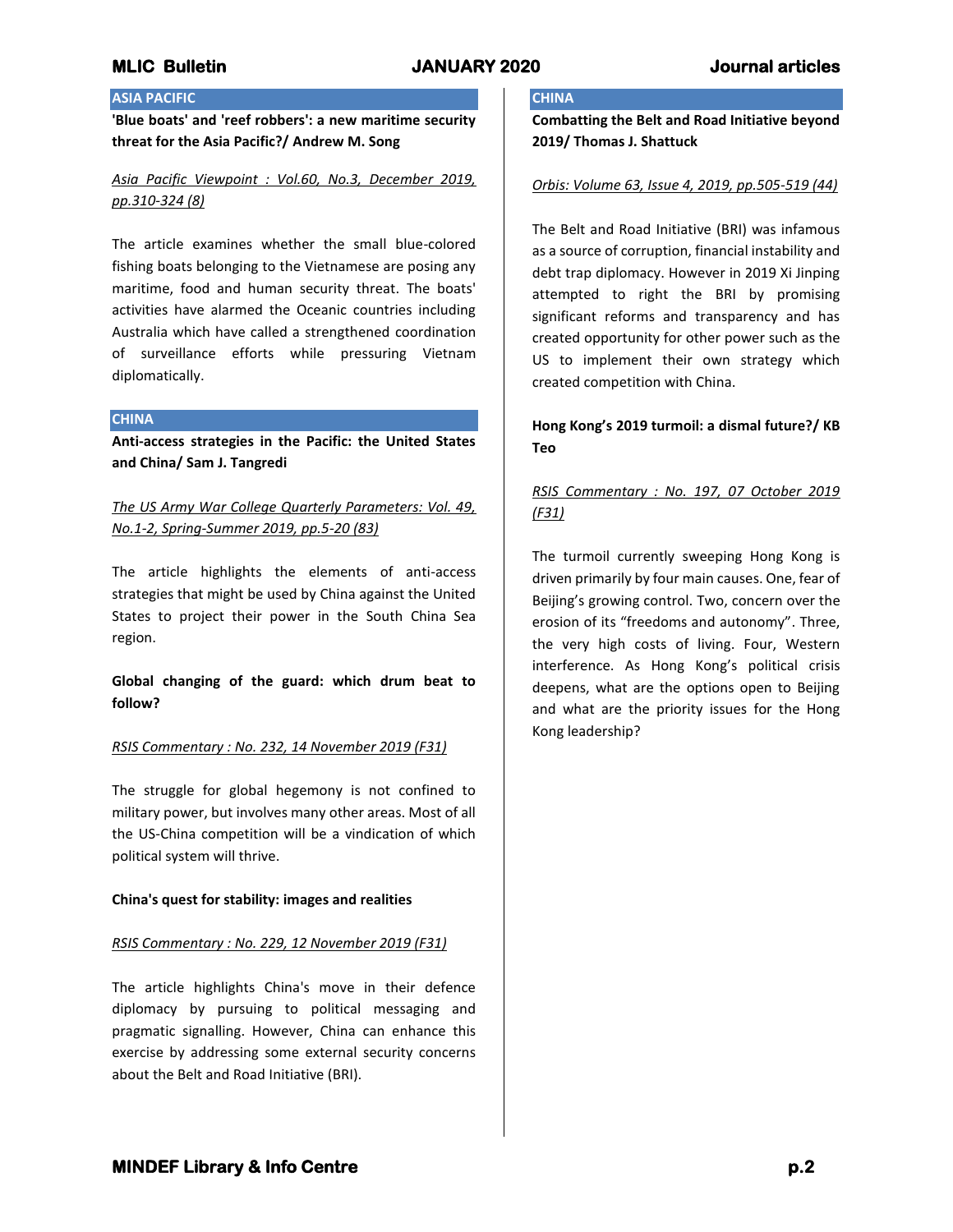## **MLIC Bulletin JANUARY 2020 Journal articles**

# **CLIMATE CHANGE**

**Yet another haze crisis: how now?/ Johan Saravanamuttu and Khor Yu Leng**

## *RSIS Commentary : No. 194, 3 October 2019 (F31)*

Three main factors cause the Southeast Asian transboundary haze; weather, peatland management and people. The acrid smog may have cleared for now but unless the underlying issues are addressed the recurring haze will have grave implications for health and climate change.

### **CYBER**

**Cyber's become physical**

# *Professional Security : Vol, 29/12, December 2019, pp.22- 23 (91)*

Cyber has become embedded in our life and society is becoming digital hence criminals is becoming agile and innovate the way they do their crimes.

## **CYBER SECURITY**

**Healthcare: a critical information infrastructure/ Pauline C. Reich**

### *RSIS Commentary : No. 204, 15 October 2019 (F31)*

As we rely more and more on networked data and devices with the advent of the 5G networks, there are more Internet-connected devices entering the medical marketplace worldwide. What are the cyber security risks to the healthcare sector?

### **ENVIRONMENTAL AWARENESS**

**Combating marine debris: what after the Bangkok declaration?/ Julius Cesar Imperial Trajano and Lina Gong**

### *RSIS Commentary : No. 136, 8 July 2019 (F31)*

The Bangkok Declaration on Combating Marine Debris reaffirms ASEAN's commitment to protect the marine environment and strengthen regional cooperation in addressing marine debris issues. The declaration must now be complemented with sustainable national and regional actions involving multi-stakeholder participation.

# **EUROPEAN UNION**

**Networked cooperation: how the European Union mobilizes peacekeeping forces to project power abroad/ Marina E. Henke**

*Security Studies : Vol.28, No.5, October-December 2019, pp.901-934 (118)*

The article discusses the role of European Union (EU) in recruiting troops and police to serve in EU peacekeeping missions and how they use social and institutional networks in convincing member states to provide the forces needed.

### **INDO PACIFIC**

### **Deepening interoperability/ Capt Eli J. Morales**

# *Marine Corps Gazette: Vol.103, No.12, December 2019, pp.8-12 (71)*

This article is a study based on the position of United States within the Indo Pacific region. Regions in the Indo Pacific needed coalition partners and allies within the regions itself and outside power such as the United States in order to protect and maintain security.

### **INDONESIA**

## **The politics of defence/ Andrew Drwiega**

*Asian Military Review: Vol.27, Issue 7, November 2019, pp.38-40 (60)*

The article highlights a move made by the Indonesian president Joko Widodo in making his presidential opponent Prabowo Subianto as the new Minister of Defence who lost in the presidential election. Hence the question arises of whether Prabowo will use his new position to modernise Indonesian armed forces or will he use it for his political gains?

## **MINDEF Library & Info Centre p.3**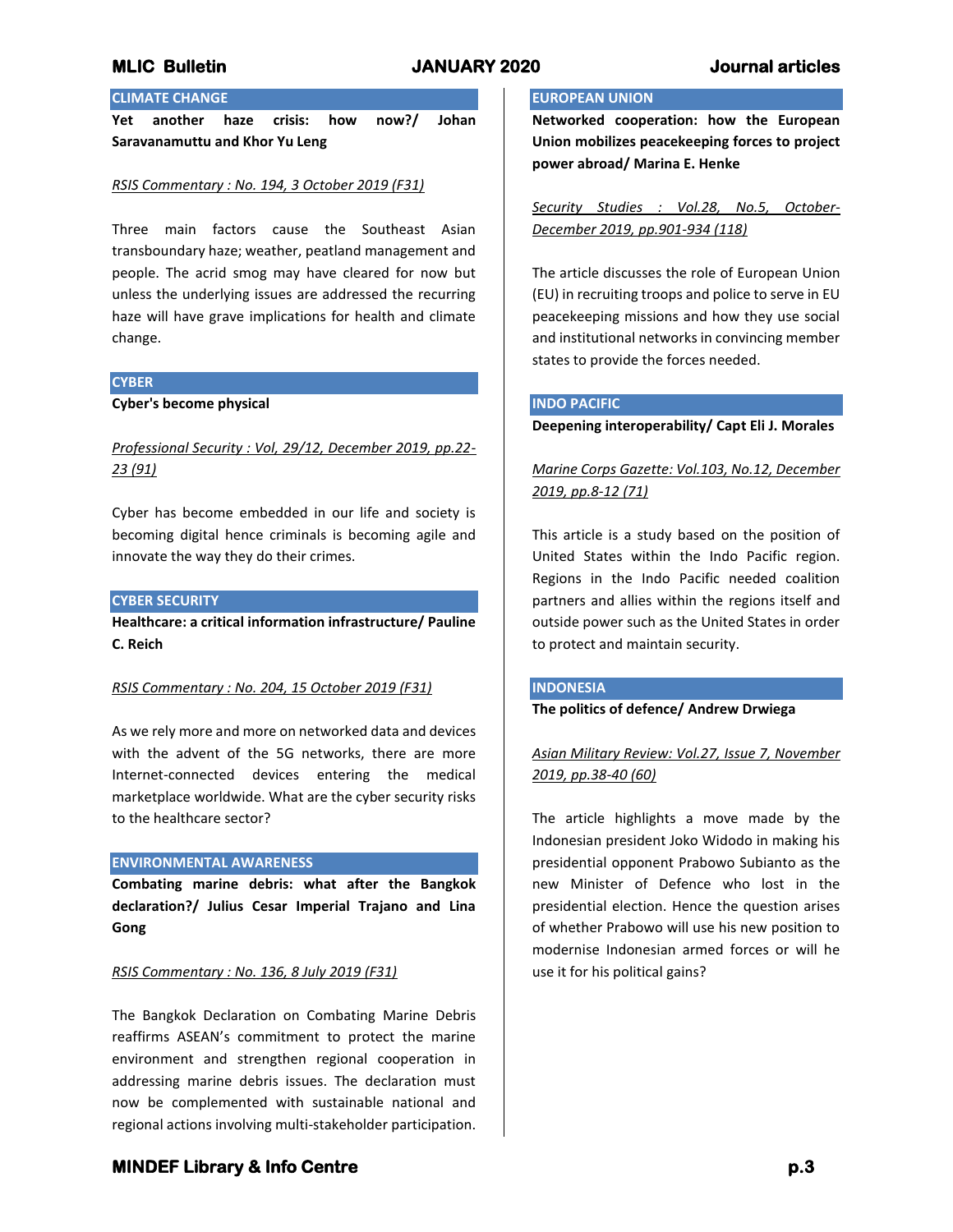# **INDONESIA**

**TNI's 2019 joint exercise: adding more fire power/ Sigit S. Nugroho**

### *RSIS Commentary : No. 235, 20 November 2019 (F31)*

Recent joint exercises of the Indonesian military demonstrate the institution's increasing focus on interoperability, network-centric warfare capability, and improvement of combat support roles.

### **INTERNATIONAL RELATIONS**

**After the International Conference on Cohesive Societies - building social cohesion: committing to a participatory approach/ Stephanie Neubronner**

### *RSIS Commentary : No. 149, 24 July 2019 (F31)*

While discussing ways to build social cohesion is important, how do we move beyond such conversations and motivate everyday individuals to take action?

### **ISLAMIC STATE**

**Trump, Syria and the betrayal of the Kurds/ Adrian Ang U-Jin**

### *RSIS Commentary : No. 201, 10 October 2019 (F31*

What are the political and diplomatic implications of the US decision to withdraw its forces from northeastern Syria?

**Syria: Uzbekistan's approach to IS detainees/ Nodirbek Soliev**

## *RSIS Commentary : No. 199, 9 October 2019 (F31)*

Following IS' demise in Syria, the international community has grappled with several complex challenges, including how to deal with women and children who joined IS in the Iraq-Syria conflict zone and are seeking to return home.

# **JAPAN**

**Defence from and for Japan/ Robert Czulda**

*Military Technology: Vol. XLIII, Issue 11, 2019, pp.54-56 (38)*

The article discusses Japan's military fleet from its navy, air and land and how they increase their defence capabilities due to constant changes in security environment.

# **The dual-layer security system and the role of the Japan coast guard/ Kentaro Furuya**

# *Naval War College Review : Vol 72 No 4, Autumn 2019, pp. 27-51 (F22)*

Maritime borders is considered as the top priority for the Japanese government and it is the responsibility of the Japan's coast guard to ensure this as to avoid military confrontation especially with China's bold moves in the area.

**Expansion of the Prime Minister's power in the Japanese parliamentary system/ Harukata Takenaka**

# *Asian Survey: Vol.59 No.5, December 2019, pp.844-869 (12)*

This paper shows the evolution of the institutional reforms since the 1990s that has transformed the relationship of the Japanese prime minister with others in the parliamentary system and has since expanded his power.

### **JIHAD**

**The strategic logic of women in jihadi organizations/ Hamoon Khelghat-Doost**

*Studies in Conflict & Terrorism: Vol.42, No 10, 11, 12, October, November, December 2019, pp.853- 877 (114)*

The article highlights the involvement of women in jihadi organizations in order to enhance their organizational success; the tactical advantages that women provide to these organizations.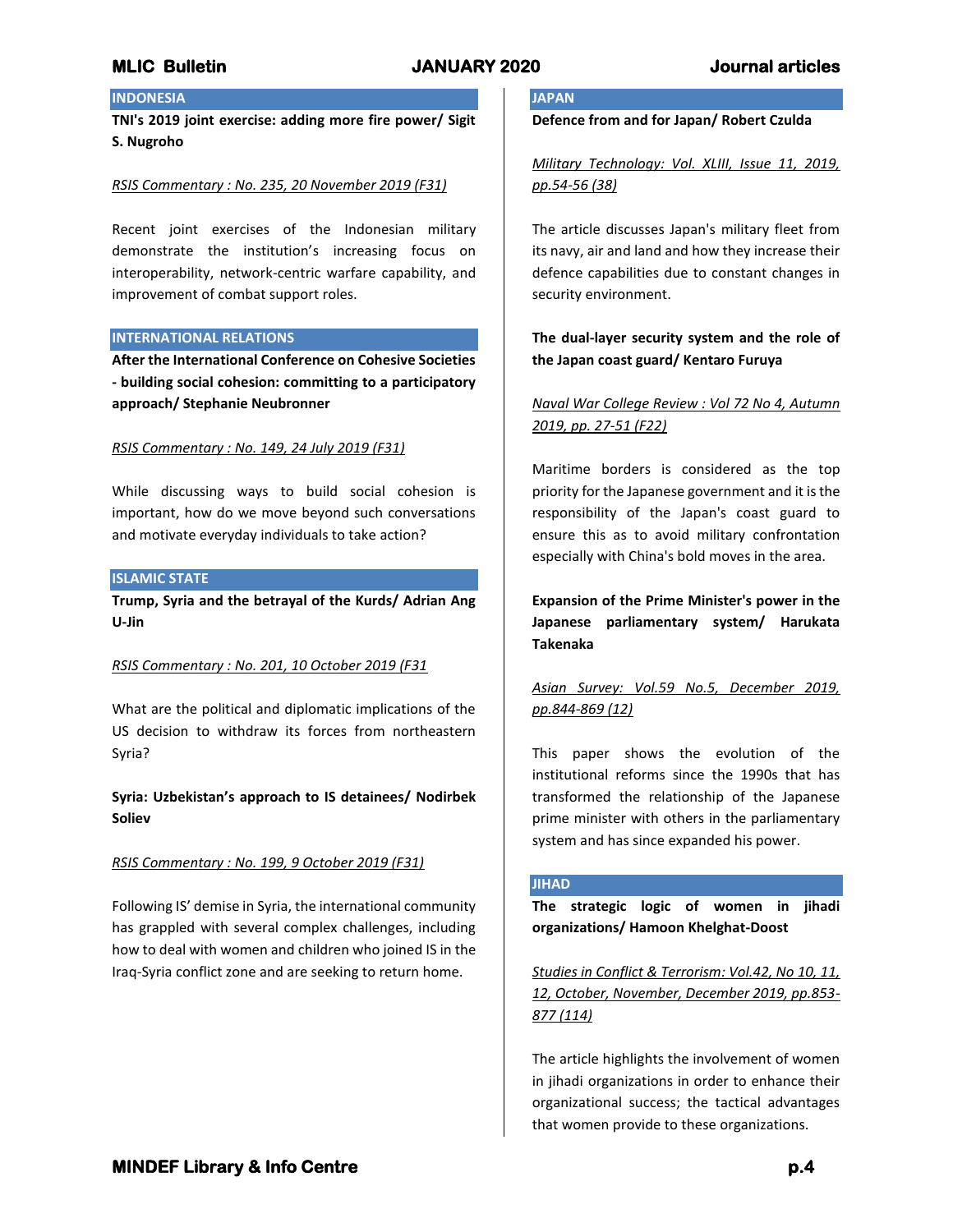## **KOREA**

## **Kim, Trump maintain hope for nuclear talks**

# *Arms Control Today: Vol.49, No. 7, September 2019, p.31 (5)*

The article discusses the talks between North Korea and United States of America with regards to their nuclear negotiations which had been stalled despite North Korea's active missile launch activities.

# **Exploring North Korea's asymmetric military strategy/ Mirko Tasic**

# *Naval War College Review : Vol 72 No 4, Autumn 2019, pp. 53-71 (F22)*

The article highlights the strategy made by the North Korean over the years thus increasing their military capabilities and force structure. This poses the argument that the North Korean is engaging in an offensive nature rather than defensive move.

## **LAOS**

**Benefits and risks of stronger relations with China**

*Asia Monitor South East Asia Vol.2 : Vol.31, Issue 1, January 2020, pp.14-16 (49)*

Strengthening relationship with China has proven to be beneficial to Laos in terms of their development and diplomatic benefits. However, with the benefits also comes risks to Laos; the Chinese debt trap.

## **LEADERSHIP**

**30 seconds decision makers/ Capt Jason K. Mahuna**

*Marine Corps Gazette: Vol.103, No.12, December 2019, pp.13-17 (71)*

The article highlights that leaders at all levels must be able to think alike yet independently, for organizations to implement decentralized command and work towards common objectives. In another term leaders must be able to analyze and synthesize.

## **MALAYSIA**

**RM15.6 bilion untuk bajet pertahanan 2020/ Syahirah Fuad**

### *Perajurit : November 2019, p.3 (133)*

Sebanyak RM15.6 bilion terlah diperuntukkan kepada Kementerian Pertahanan Malaysia semasa belanjawan 2020 yang telah dibentangkan pada Oktober 2019. Kenaikkan ini bertujuan untuk meningkatkan tahap kesiapsiagaan dan mobiliti Angkatan Tentera Malaysia.

**Penghantaran kumpulan pertama MALBATT 850 - 7**

## *Perajurit : November 2019, p.56 (133)*

Anggota Tentera Malaysia (ATM) dan anggota dari Angkatan Bersenjata Diraja Brunei (ABDB) telah dihantar untuk melaksanakan misi di bawah Pasukan Interim Pertubuhan Bangsa-Bangsa Bersatu (PBB) selama setahun di Lubnan bertujuan untuk memberi bantuan kemanusiaan kepada negara yang memerlukan.

## **Malaysia: ringgit to weaken into 2020 amid trade war**

# *Asia Monitor South East Asia Vol.2 : Vol.30, Issue 12, December 2019, pp.1-3 (49)*

The article highlights the impact of the US-China trade war to Malaysian ringgit and it will expected to continue in 2020.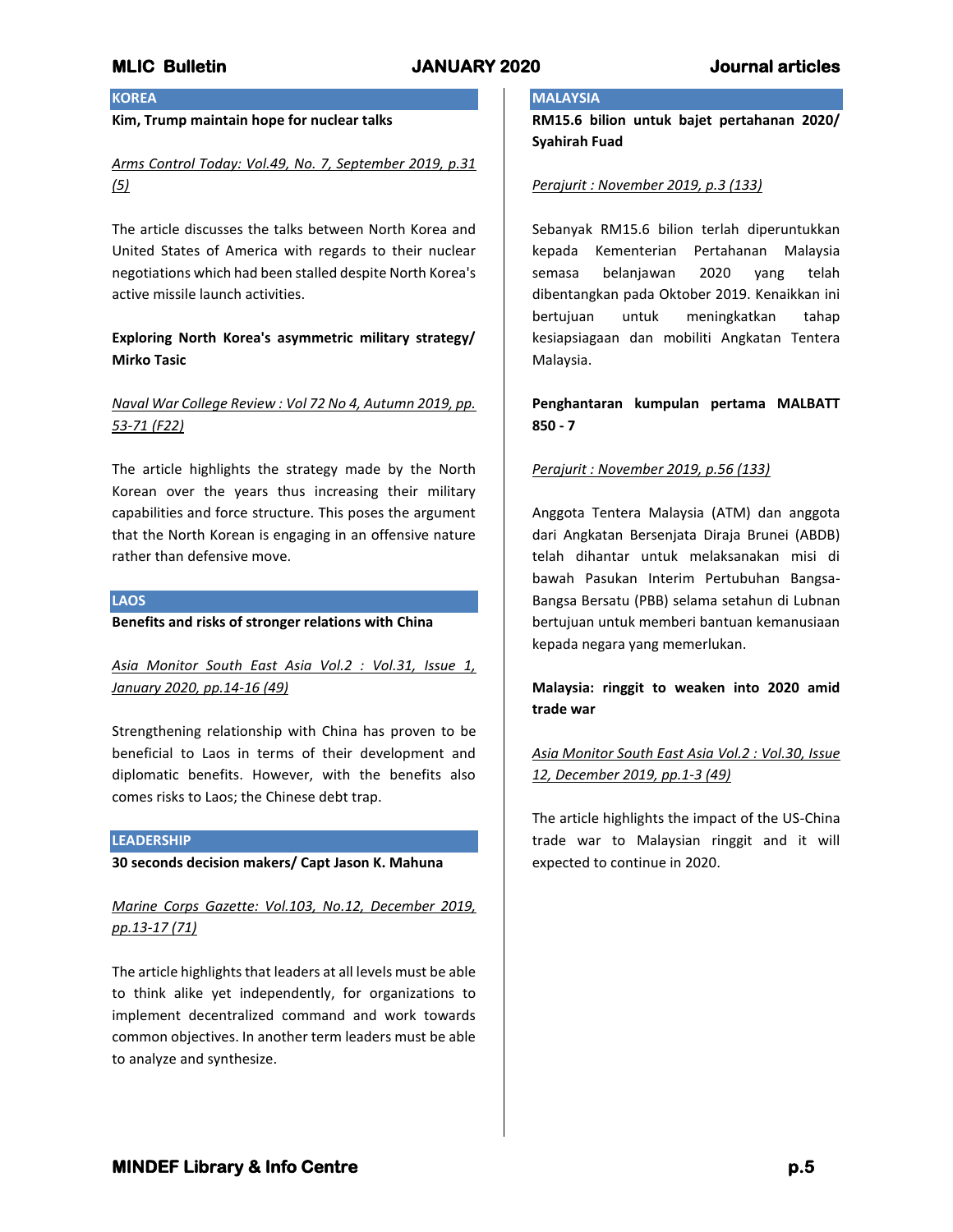# **MALAYSIA**

**Terror threat in Malaysia: warning signs/ Kevin Fernandez and Greg Lopez**

## *RSIS Commentary : No. 152, 31 July 2019 (F31)*

Since the beginning of 2019, Malaysian Police had arrested several individuals, both Malaysian citizens and foreigners residing in the country, for suspected links with Islamic State (or "Daesh"). Effective and efficient as they are, Police will continue to face significant challenges in counter-terrorism efforts due to wide-ranging developments in domestic politics, as well as regional and international settings.

### **MARITIME**

**Eyes in the sky - military maritime patrol aircraft overview/ Jon Lake**

*Military Technology: Vol. XLIII, Issue 11, 2019, pp.36-46 (38)*

With the increasing maritime threats it is crucial for nations to maintain their maritime patrols and monitoring. Aircraft is used for this purpose as they have the ability to cover relatively large areas. Hence the article highlights the latest and types of aircraft used.

### **MARITIME SECURITY**

**ASEAN-US maritime exercise 2019: maintaining ASEAN neutrality/ Olli Pekka Suorsa**

## *RSIS Commentary : No. 195, 4 October 2019 (F31)*

The ASEAN-US maritime security exercise took place on 2- 6 September 2019 - following a similar exercise ASEAN held with China in October last year. While this signified growing Sino-US competition in Southeast Asia, it is also an ASEAN attempt to adapt and maintain its relative neutrality amid intensifying great power play.

## **MILITIAS**

**Not whether, but when? government's use of militias in war/ Caitlin Ambrozik**

*Security Studies : Vol.28, No.5, October-December 2019, pp.870-900 (118)*

The article highlights the move made by the government in using militias as their battlefield assistance although it has the ability to undermine the state's authority.

### **MYANMAR**

**Arakan Army: Myanmar's new front of conflict/ Iftekharul Bashar**

*RSIS Commentary : No. 140, 12 July 2019 (F31)*

The Arakan Army (AA) is a relatively new addition to conflict in western Myanmar, a region that has seen much unrest in recent years. Singapore's 10 July 2019 announcement of the arrests of AA supporters raises questions about the outfit and its support among Rakhine Buddhists in confronting the Myanmar authorities.

## **NUCLEAR**

**Will the Saudis go nuclear?/ Perter A. Wilson**

*The National Interest : November-December 2019, No 164, pp.52-60*

The article discusses of whether the Saudis being led by their Crown Prince Mohammed bin Salman will go for nuclear weapons despite oppositions from other countries.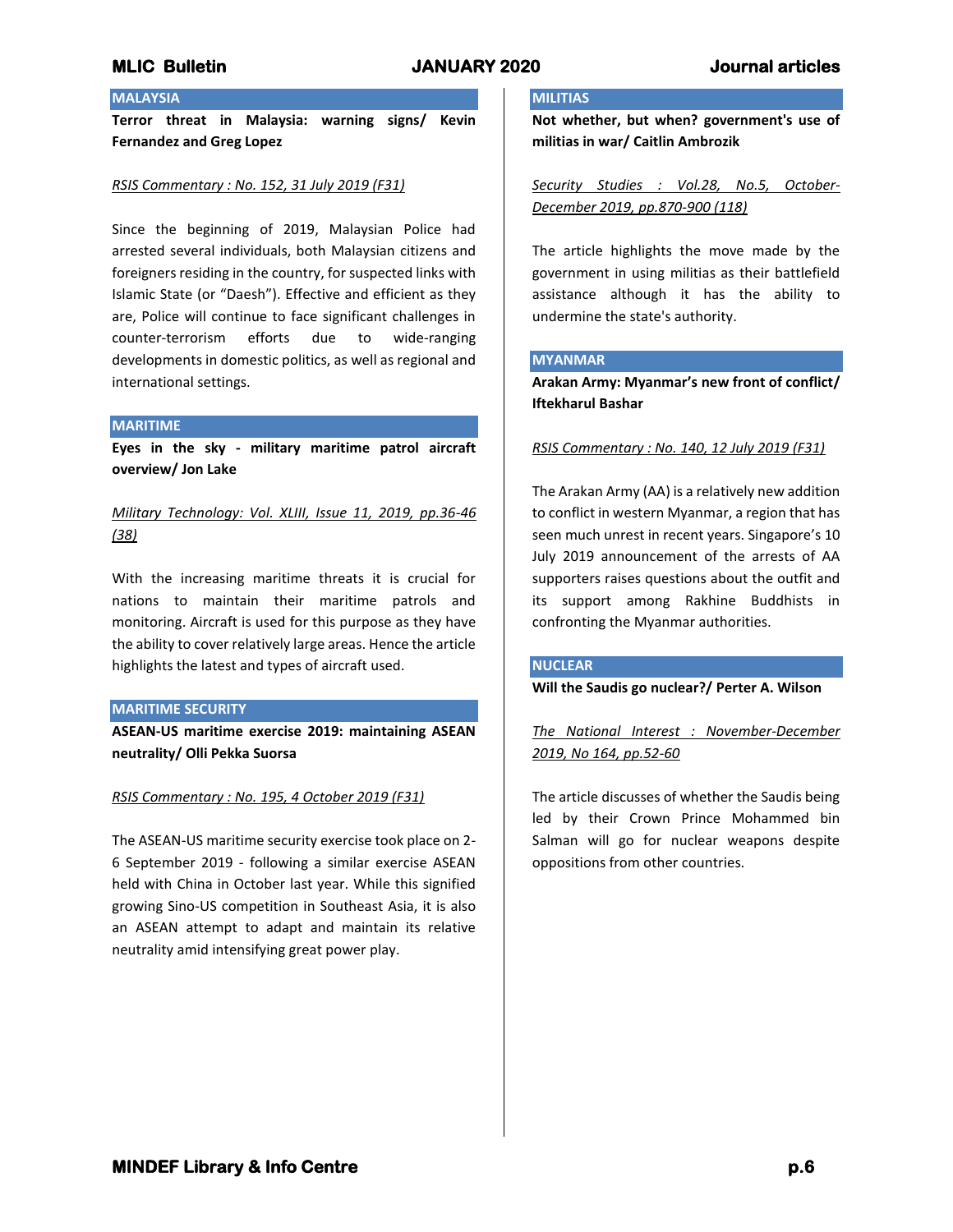# **PEACEKEEPING**

**How UN peacekeeping operations can adapt to a new multipolar world order/ Cedric De Coning**

# *International Peacekeeping: Vol 26, No 5, November 2019, pp.536-539 (96)*

The article discusses on how the changes at the global systems will have on UN peacekeeping operations and how they are adapting to these changes. There are three themes highlighted; strategic political coherence, the employment of force and the outer limits of peace operations.

## **Peacekeeping is not counterinsurgency/ Lise Howard**

# *International Peacekeeping: Vol 26, No 5, November 2019, pp.545-548 (96)*

This paper focus on the commonly misused term of peacekeeping to that of counterinsurgency (COIN) and blurring the lines between these two is not a winning strategy.

**Humanitarian military interventions: conceptual controversies and their consequences for comparative research/ Matthias Dembinski**

# *International Peacekeeping: Vol 26, No 5, November 2019, pp.605-629 (96)*

The article looks at the debate on humanitarian military interventions, the significant humanitarian purposes and the important role of government.

## **SINGAPORE**

**Defending Singapore against foreign interference/ Muhammad Faizal Bin Abdul Rahman**

## *RSIS Commentary : No. 171, 3 September 2019 (F31)*

Foreign interference is the invisible hand of foreign states seeking to undermine a target state's national interests. It affects the target state from the inside by infiltrating its national institutions and people. It is a threat that smaller states like Singapore must defend against while navigating an increasingly contested world.

## **SOUTH KOREA**

**Overlooked: South Korea's naval shipbuilding/ Richard A. Bitzinger**

## *RSIS Commentary : No. 135, 5 July 2019 (F31)*

South Korea's sea trials of new indigenous submarine demonstrate that the country's naval shipbuilding industry is entering a new phase of proficiency. This will mean a more capable bluewater South Korean navy, as well as promising to make Korea a major player in the global arms market.

## **TERRORISM**

**Terrorism watch lists, suspect ranking and decision-making biases/ Peter J. Phillips and Gabriela Pohl**

*Studies in Conflict & Terrorism: Vol.42, No 10, 11, 12, October, November, December 2019, pp.898- 914 (114)*

The article examines the relevance of the decision making processes and biases when ranking and monitoring any individuals' names that has been placed on a terrorism watch list.

## **THAILAND**

**Recognizing health security: Thailand's leadership ambitions in mainland Southeast Asian Disease Control/ Clare Wenham**

*Contemporary Southeast Asia: Vol 40, No. 1, April 2018, pp. 126 - 151 (19/DA)*

Thailand has learnt the security threat posed by diseases such as HIV/AIDS and SARS and has thoroughly invested on country's disease control infrastructure. The article shows how Thailand has been able to dominate the normative processes of sub-regional disease control and through which, strengthening its own economic and national security.